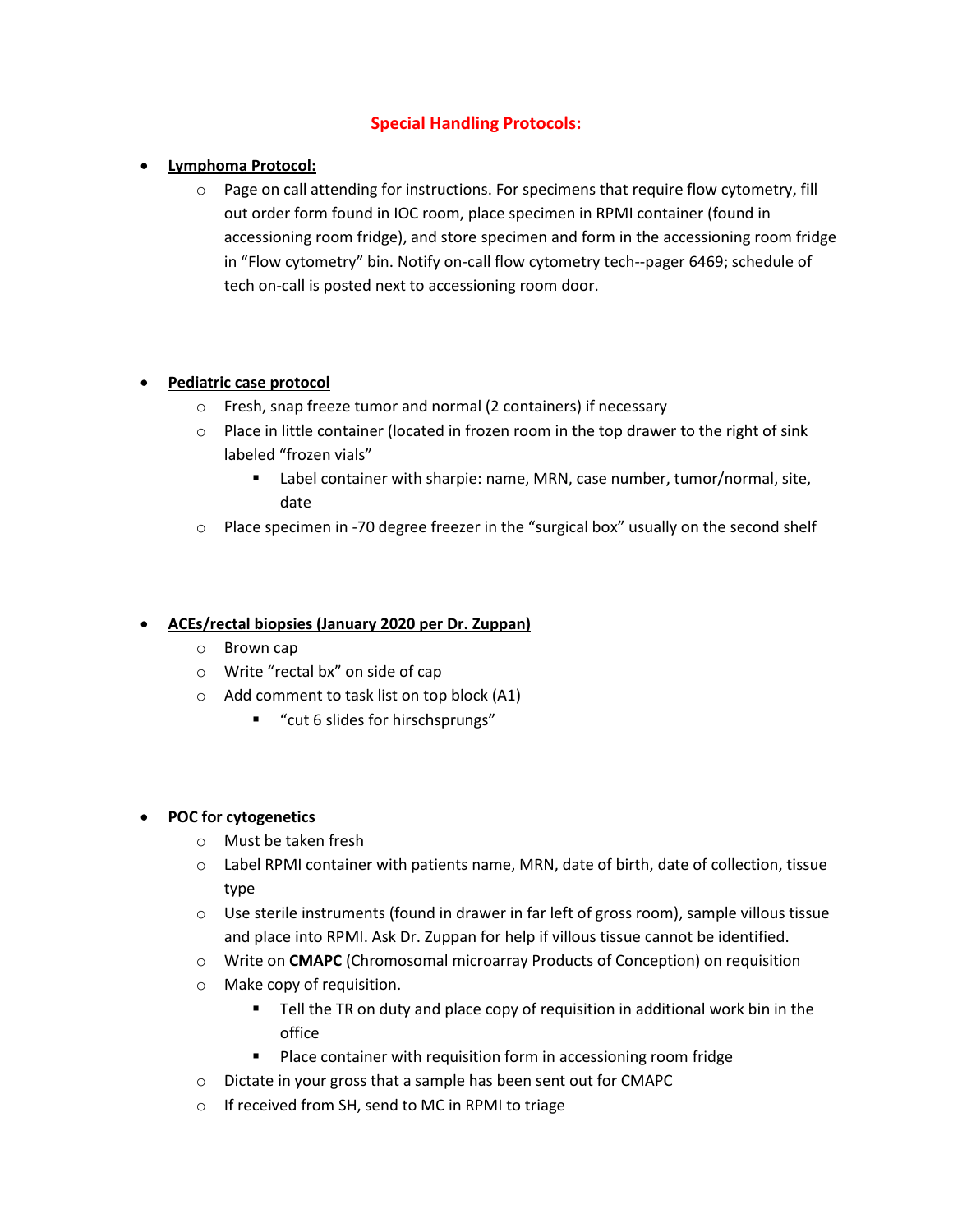## • **Thyroglobulin/Parathyroid Hormone Assay (updated 6/4/2020)**

- o The MLA immediately **(within one hour of collection maximum)** will remove 15 mL plastic tube with the solution on it and the requisition and give to the PA.
- o PA duties:
	- Document on the requisition under pertinent specimen part (C)
	- Write test code
		- **PTHFN** Parathyroid hormone, Fine-Needle Aspiration Biopsy (FNAB)-Needle Wash
		- TFNAB- Thyroglobulin, Tumor Marker, Fine-Needle Aspiration Biopsy (FNAB)- Needle Wash, Lymph node
	- Document what was received and date and time placed in freezer
		- Place tubes in **"Surgical Specimen"** bin in the -70C freezer for send out **within one hour of collection**
	- Make a copy for the transcriptionist and place it on the TR send-out tray
	- Give the original back to MLA in accessioning
- $\circ$  Cytology personnel will enter the information in Cerner after the case is accessioned as an **MN case.**
- $\circ$  The TR will enter the request in Mayo site, enter note in Cerner. Prepare the specimen for send-out on dry ice for the Mayo carrier to pick-up before 3:00 PM.

# • **Disaccharidase Assay (updated 3/13/2020):**

- o Specimen should be received fresh without gauze, filter paper, saline, or any other support/transfer media or fixative
- o Specimen needs to be placed within an HOUR in an **orange screw top** container from HLA lab (must be a screw top container per Mayo). Label container with sharpie:
	- Patients name, MRN, Date of collection, Tissue (ie duodenum), Dissaccharidase assay
- o Place labelled container in -70C freezer in the **surgical specimen** box to be shipped.
- o Write specimen dimensions on the requisition and return empty container to the remainder of the case to be dictated.
- o On the requisition write **"FDISP".**
- o Make a copy of the requisition and place the copy in **"additional work"** box in the front office. Notify the TR on duty about specimen. Return the original requisition to the remainder of the case.
- $\circ$  State in the dictation for the specimen: "Specimen is placed in the -70 degree freezer and sent to Mayo Clinic for disaccharidase analysis"
- o IN PTOE:
	- Should be logged in as "Biopsy no task"
	- Do NOT add a block